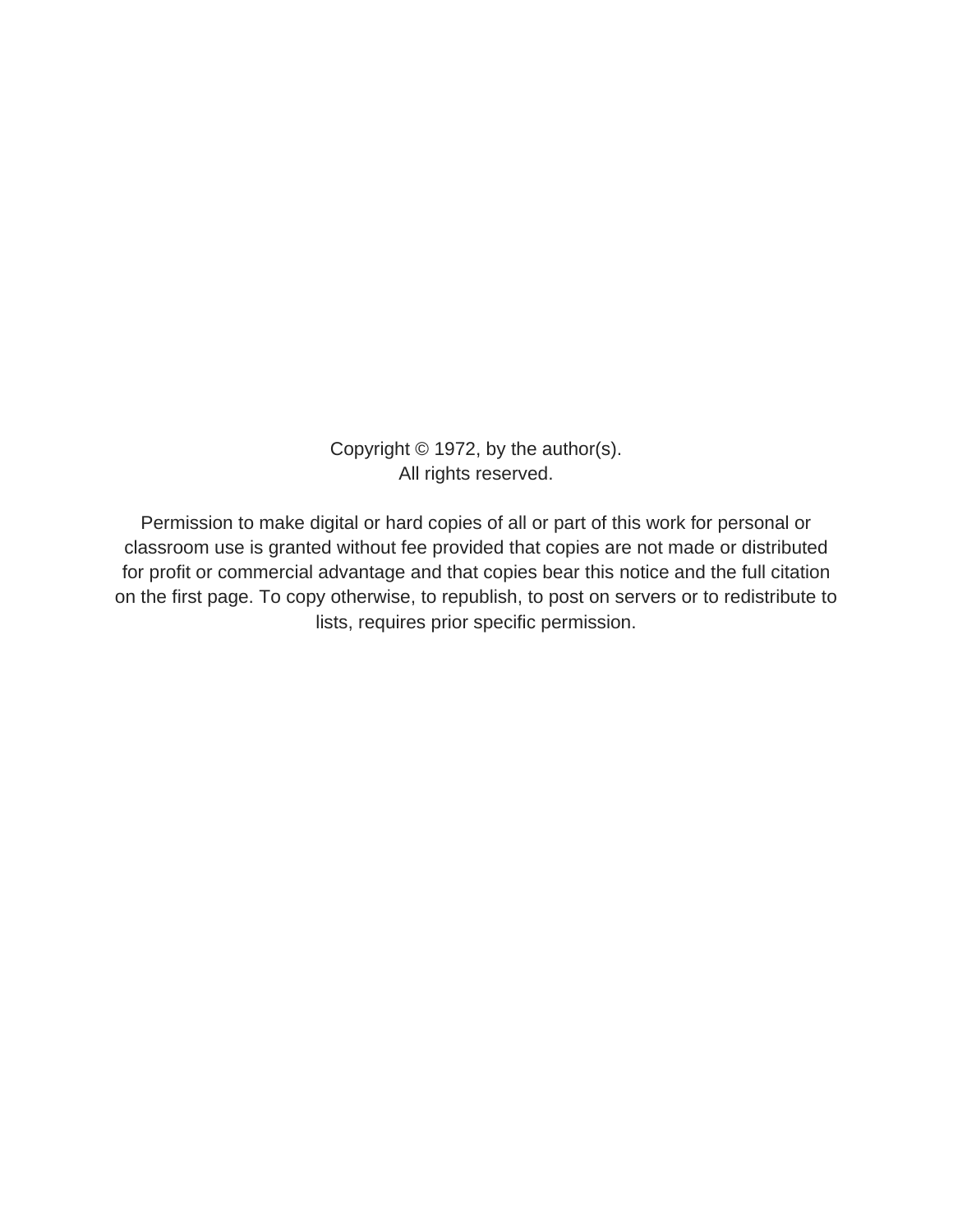A SYSTEM-THEORETIC VIEW OF BEHAVIOR MODIFICATION

by

L. A. Zadeh

Memorandum No. ERL-M320

January 18, 1972

 $\mathbb{R}^n \times \mathbb{R}^n$ *i*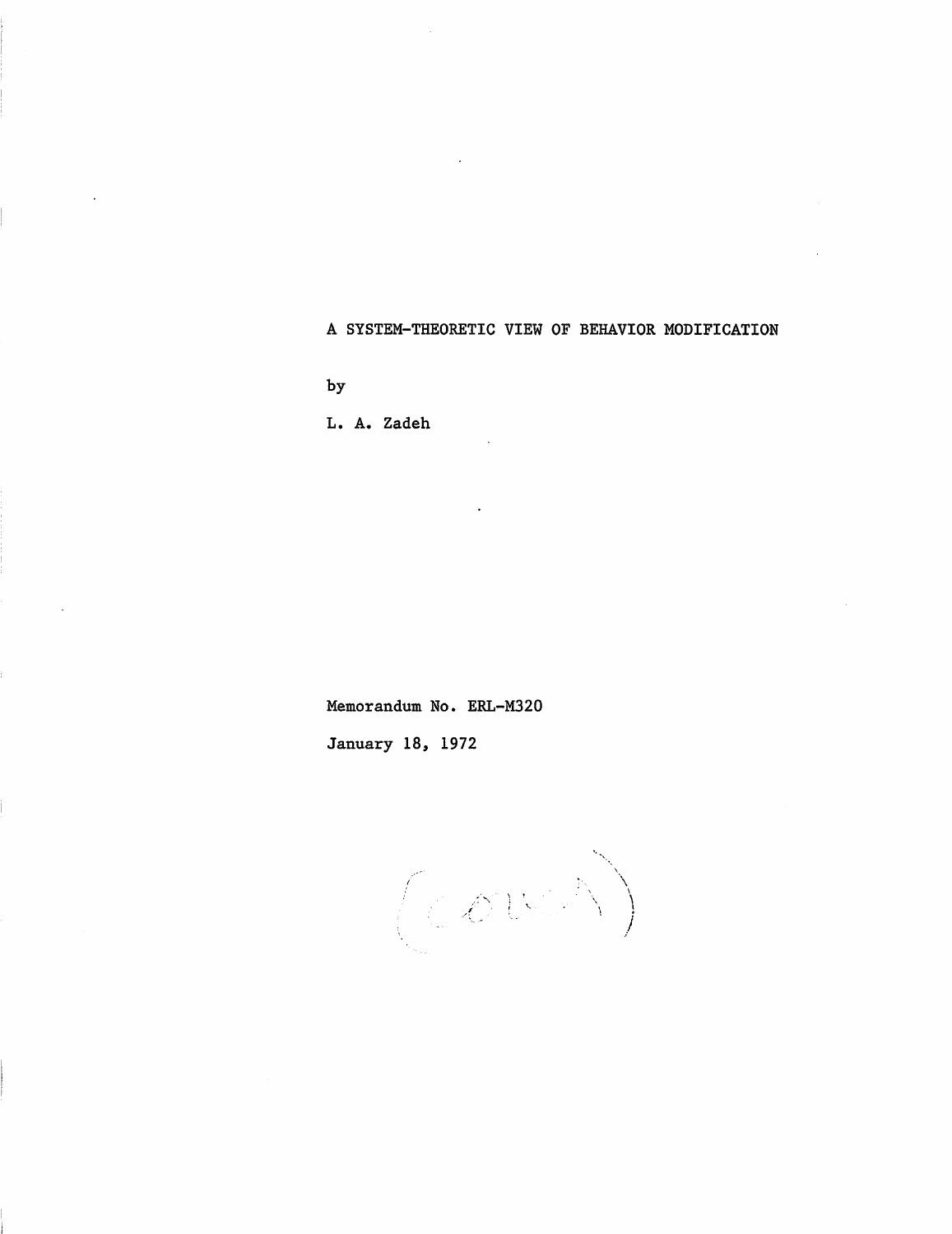## A SYSTEM-THEORETIC VIEW OF BEHAVIOR MODIFICATION

by

L. A. Zadeh

Memorandum No. ERL-M320

January 18, 1972

ELECTRONICS RESEARCH LABORATORY

College of Engineering University of California, Berkeley 94720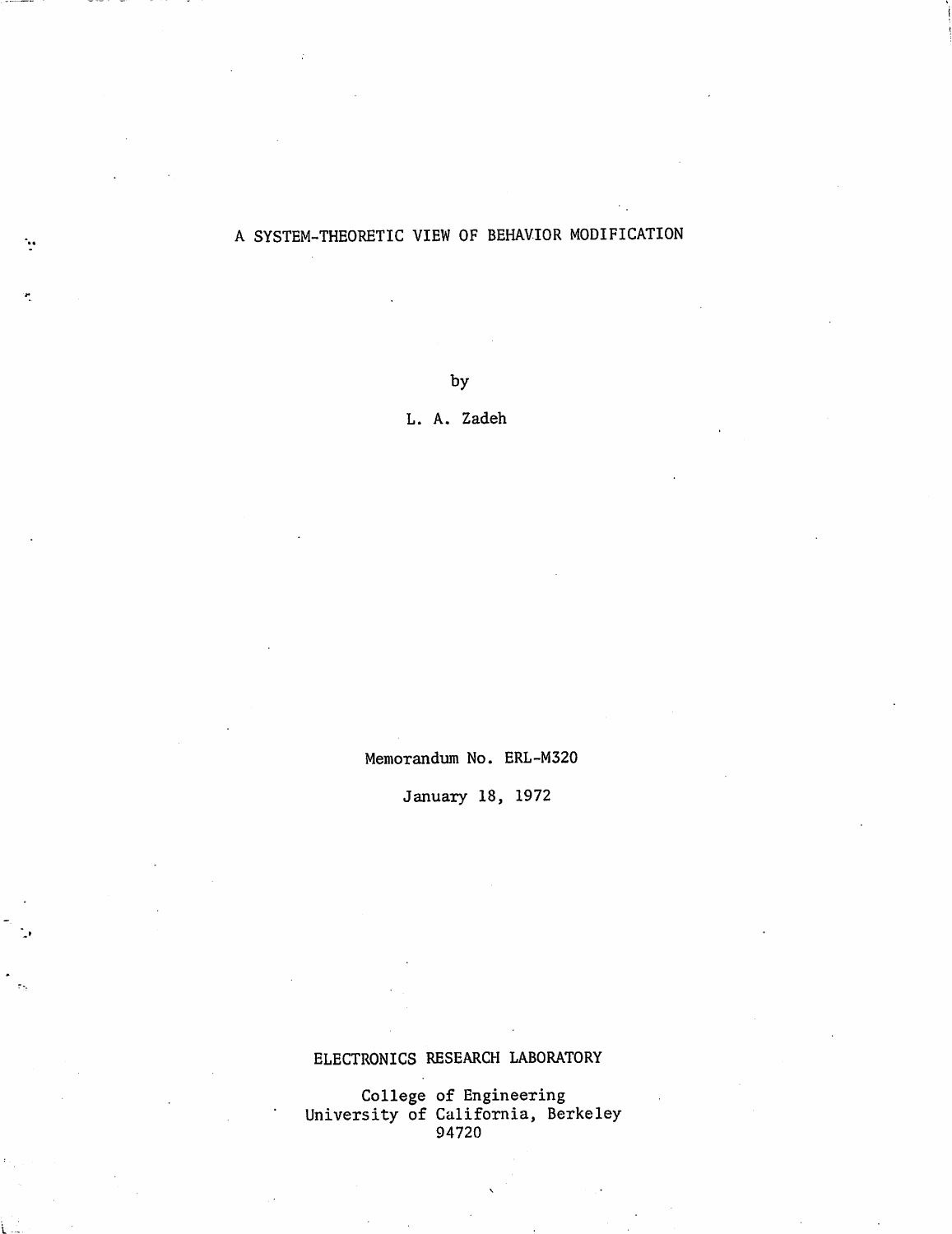A System-Theoretic View of Behavior Modification

L. A. Zadeh\*\*

To someone like myself, steeped in the quantitative analyses of inanimate systems, the principal ideas in Skinner's Beyond Freedom and Dignity [1] are difficult to translate into assertions which are capable of proof or refutation. Nevertheless, I find them highly interesting and thought-provoking.

It is a truism that human behavior is vastly more complex than the behavior of man-conceived systems. Reflecting this fact, such basic con cepts as control, reinforcement, feedback, goal, constraint, decision, strategy, adaptation, environment, etc., which are central to the discussion of human behavior, are much better understood and more clearly defined in system theory - which deals with abstract systems from an axiomatic point of view - than in psychology or philosophy. Unfortunately, high precision is rarely compatible with high complexity. Thus, the precision and deter minism of system theory have the effect of severely restricting its capa bility to deal with the complexities of human behavior.

Essentially, inanimate systems are amenable to quantitative analysis because their behavior is sufficiently simple to admit of characterization by equations involving numerical variables, i.e., scalars or vectors whose

\*Bresented at the Conference on "The Social and Philosophical Implications of Behavior Modification," The Center for the Study of Democratic Insti tutions/The Fund for the Republic, Inc., Santa Barbara, Calif., January 17-19, 1972.

\*\*Department of Electrical Engineering and Computer Sciences, and the Electronics Research Laboratory, University of California, Berkeley, California 94720. This work was supported in part by the NSF Grant GK-10656X.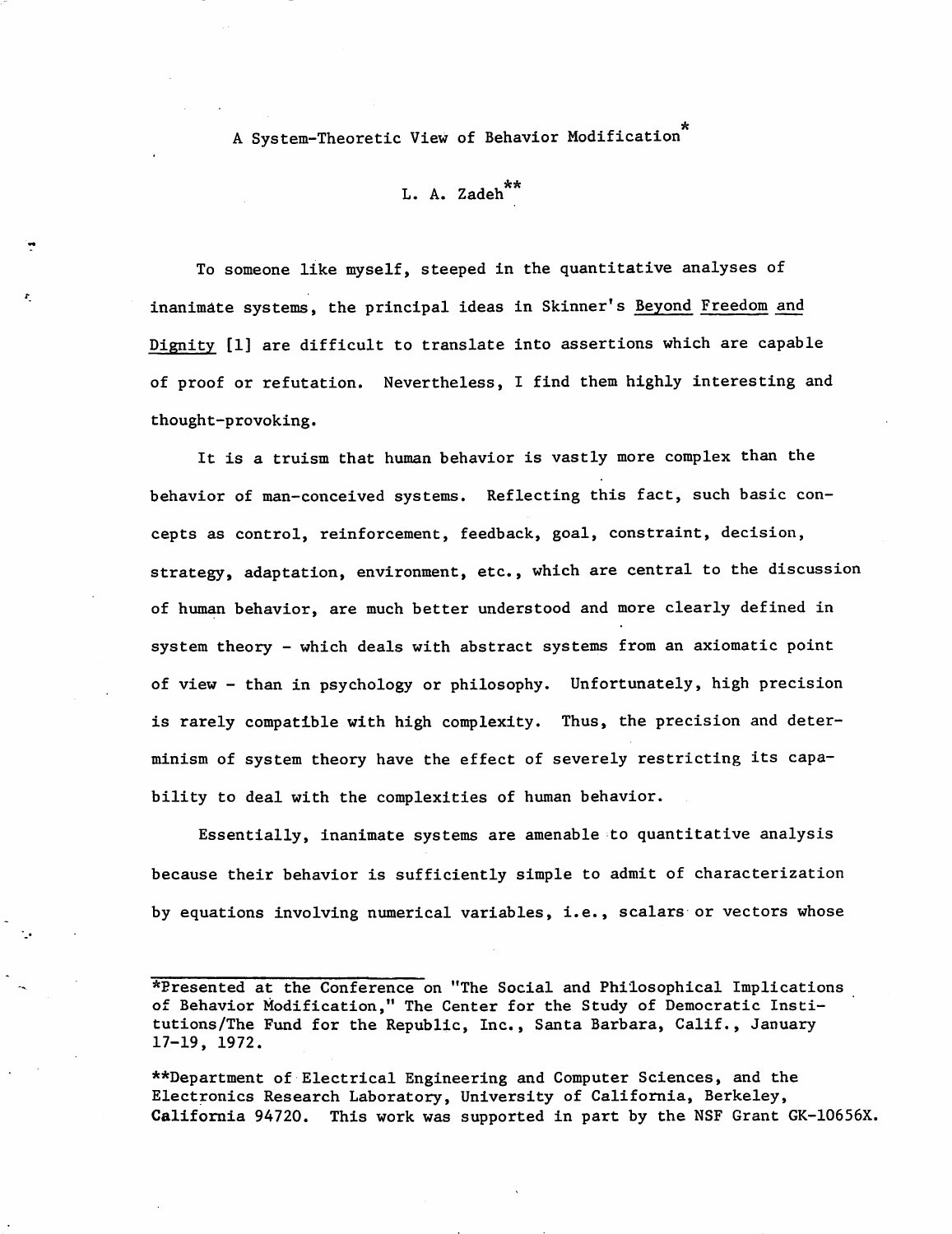components are real or complex numbers. Typically, the state of an inani mate system S at time<sup>\*</sup> t, t = 0,1,2,..., is an n-vector,  $x_t$ , of low or moderate dimensionality, whose components are real numbers. For example, if S is a point of mass m moving in a three-dimensional space, then its state has six components of which the first three define its position and the last three- its velocity.

If S is subjected to a sequence of inputs,  $u_0$ ,  $u_1$ ,  $u_2$ ,..., each of which is a numerical variable, then the behavior of S is usually characterized by two equations

(1) 
$$
x_{t+1} = f(x_t, u_t)
$$

$$
y_t = g(x_t, u_t)
$$

The first equation defines the next state (i.e., the state at time t + 1) as a function of the present state,  $x_t$ , and the present input,  $u_t$ . The second defines the present output,  $y_t$ , as a function of the present state and the present input. Thus, the behavior of a deterministic dis crete-time system may be characterized by two functions f and g which define, respectively, the next state and the output of the system.

In the past, attempts to describe human behavior by equations of the form (1) and (2) have met with little success because human behavior, in general, is much too complex to admit of description by numerical variables However, as suggested in [2] and [3], a possible way of dealing with the problem of complexity is to employ fuzzy variables - in place of numerical variables - in (1) and (2). In the case of such variables, their values

\*For simplicity, we assume that time varies discretely. Dependence on l will frequently be assumed but not exhibited explicitly.

 $-2-$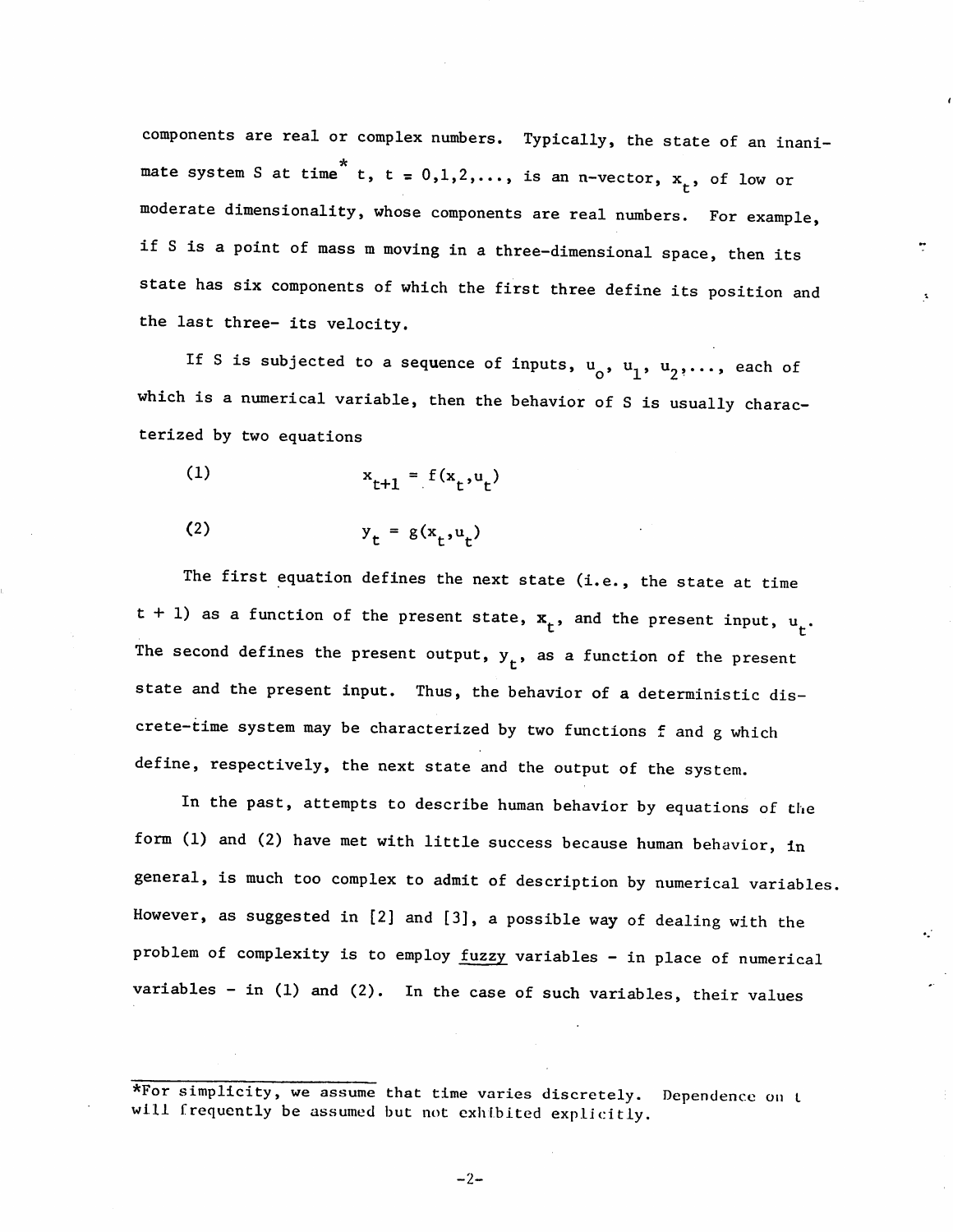are not numbers but labels of fuzzy sets," that is, names of classes which do not have sharply defined boundaries. For example, the terms green, big, tired, happy, young, bald, oval may be viewed as labels for classes in which the transition from membership to non-membership is gradual rather than abrupt. Thus, a man aged 32 may have partial membership - represented by a number, say, 0.6 - in the class of young men. The class of young men, then, would be characterized by a membership function  $\mu_{\text{vouno}}(x)$  which associates with each man  $x$  his grade of membership in class of young men. For simplicity, membership functions are assumed to take values in the in terval [0,1], with 0 and 1 representing non-membership and full membership, respectively.

The use of fuzzy variables to describe human behavior is, in effect, a retreat into imprecision in the face of complexity. This, of course, is what has been done all along in psychology and philosophy. However, the use of fuzzy variables in conjunction with equations such as (1) and (2) may make it possible to deal with human behavior in a more systematic and somewhat more precise fashion than is customary in psychology and related fields.

In what follows, we shall sketch the rudiments of this approach and relate it, in part, to human behavior modification. In our brief dis cussion of the equations characterizing human behavior, we shall not attempt to specify the functions of fuzzy variables which enter into these equations, nor shall we concretize the meaning of the variables representing state, in put, environment, etc. Thus, our very limited aim in the present paper is

<sup>\*</sup>Intuitively, a fuzzy set is a class with unsharp boundaries. More precisely, a fuzzy set A in a space  $X = \{x\}$ , is a collection of ordered pairs A =  $\{(x, \mu_{\Lambda}(x))\}$ , in which  $\mu_{\Lambda}(x)$  is the grade of membership of x in A, with  $0 \leq \mu_A(x) \leq 1$ . A more detailed discussion of fuzzy sets may be found in [2] and [3].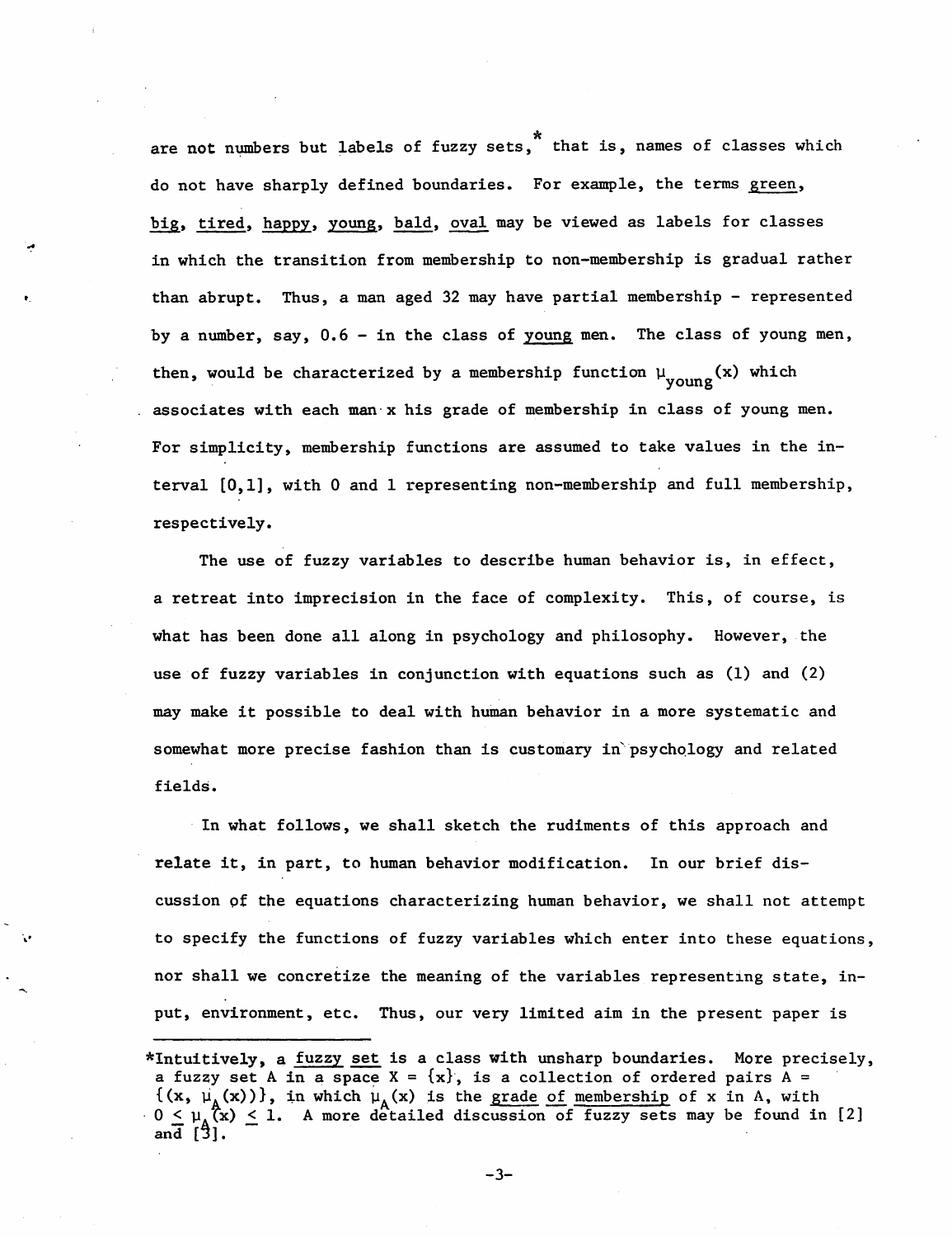merely to suggest that some of the aspects of behavior modification which are discussed by Skinner may be formulated, perhaps more systematically, through the use of equations and functions involving fuzzy, rather than numerically-valued, variables. It should be understood, of course, that the detailed task of characterizing the functions entering into these equations by tables or flow-charts involving labels of fuzzy sets would normally require a great deal of psychological testing and data analysis.

Our point of departure is the assumption that the behavior of a human - who for convenience will be referred to as H - can be represented, in part, by the following two pairs of equations

- (3)  $x_{t+1} = h_1(x_t, u_t, e_t, t)$
- (4)  $y_t = h_2(x_t, u_t, e_t, t)$

(5) 
$$
s_{t+1} = g_1(s_t, u_t, y_t, t)
$$

(6)  $e_t = g_2(s_t, u_t, y_t, t)$ 

in which

 $x_t \stackrel{\Delta}{=}$  state of H at time t, t = 0,1,2,...

- $\mathbf{u_t} \triangleq \mathbf{a}$ ction taken by H at time t, with  $\mathbf{u_t}$  chosen from a constrained (possibly fuzzy) set of alternatives
- $e_r \stackrel{\Delta}{=}$  input representing the effect of the external influences not under the control of H (e.g., the effect of the environment, both physical and social)

 $y_t$   $\stackrel{\Delta}{=}$  response of H to action  $u_t$  and external influences  $e_t$  $s_{r} \stackrel{\Delta}{=}$  state of environment at time t  $h_1,h_2,g_1,g_2 \triangleq$  fuzzy and, possibly, random functions. It is understood that some or all of the variables in the above

 $-4-$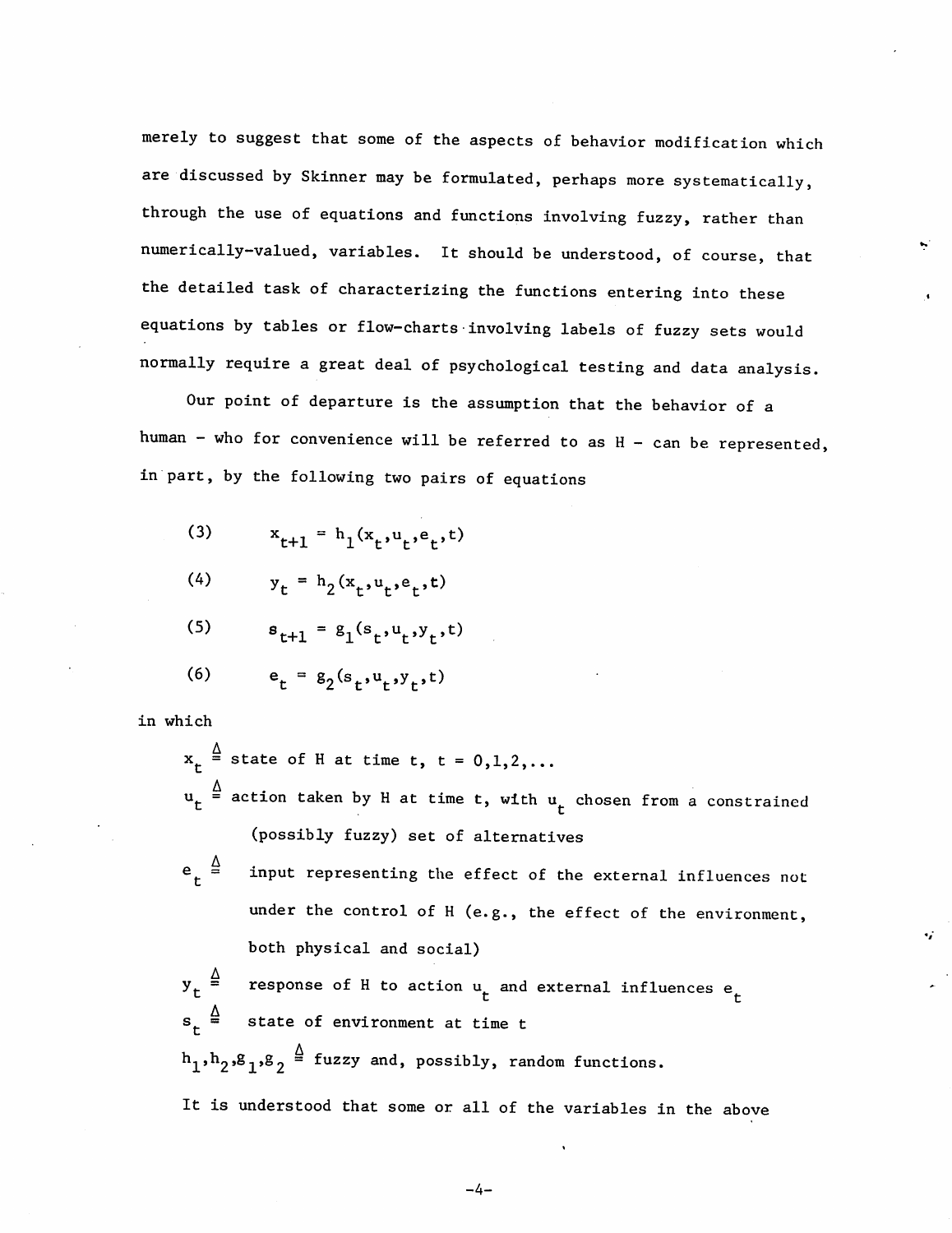equations are fuzzy, which means that their values are labels of fuzzy sets, e.g.,  $x_t = \text{tired}, u_t = \text{taking a nap}, e_t = \text{hot and humid}, \text{etc. Thus}$ a typical entry in a table characterizing (3), say, would read, in words: If at time t the state of H is a fuzzy set described by a label  $\alpha$  (e.g.,  $\alpha$  = tired); the effect of the environment is a fuzzy set described by a label  $\beta$ ; and the action taken by H is a fuzzy set labeled  $\gamma$ ; then with high likelihood the next state of H will be a fuzzy set labeled  $\delta$ ; and possibly, but much less likely, the next state will be  $\varepsilon$ .

In effect, the first pair of equations, (3) and (4), serves to describe in a very approximate, and yet systematic, fashion the response of H (or some particular aspect of the response of H, represented by  $y<sub>r</sub>$ ) to the external influences (represented by  $e_t$ ) and the action taken by H (represented by  $u_t$ ). In a similar fashion, the second pair describes the effect of the behavior of H on the environment. Generally, the effect of H on the environment is much smaller than the effect of the environment on H. This is not true, however, in the case of operant conditioning, where the changes in environment serve to reinforce a particular mode of behavior of H.

To make the description of the behavior of H more explicit, we need an additional equation which describes the decision principle employed by H in selecting an action  $u_t$  from a constrained set of alternatives. To this end, it is expedient to make use of the notion of the maximizing set of a function, which is an approximation to - or, in our terminology, a fuzzification of - the notion of a maximizing value.

Suppose that  $f(x)$  is a real-valued function which is bounded both from below and from above, with x ranging over a domain X. The maximizing set of f is a fuzzy set, M, in X such that the grade of membership,  $\mu_M(x)$ ,

-5-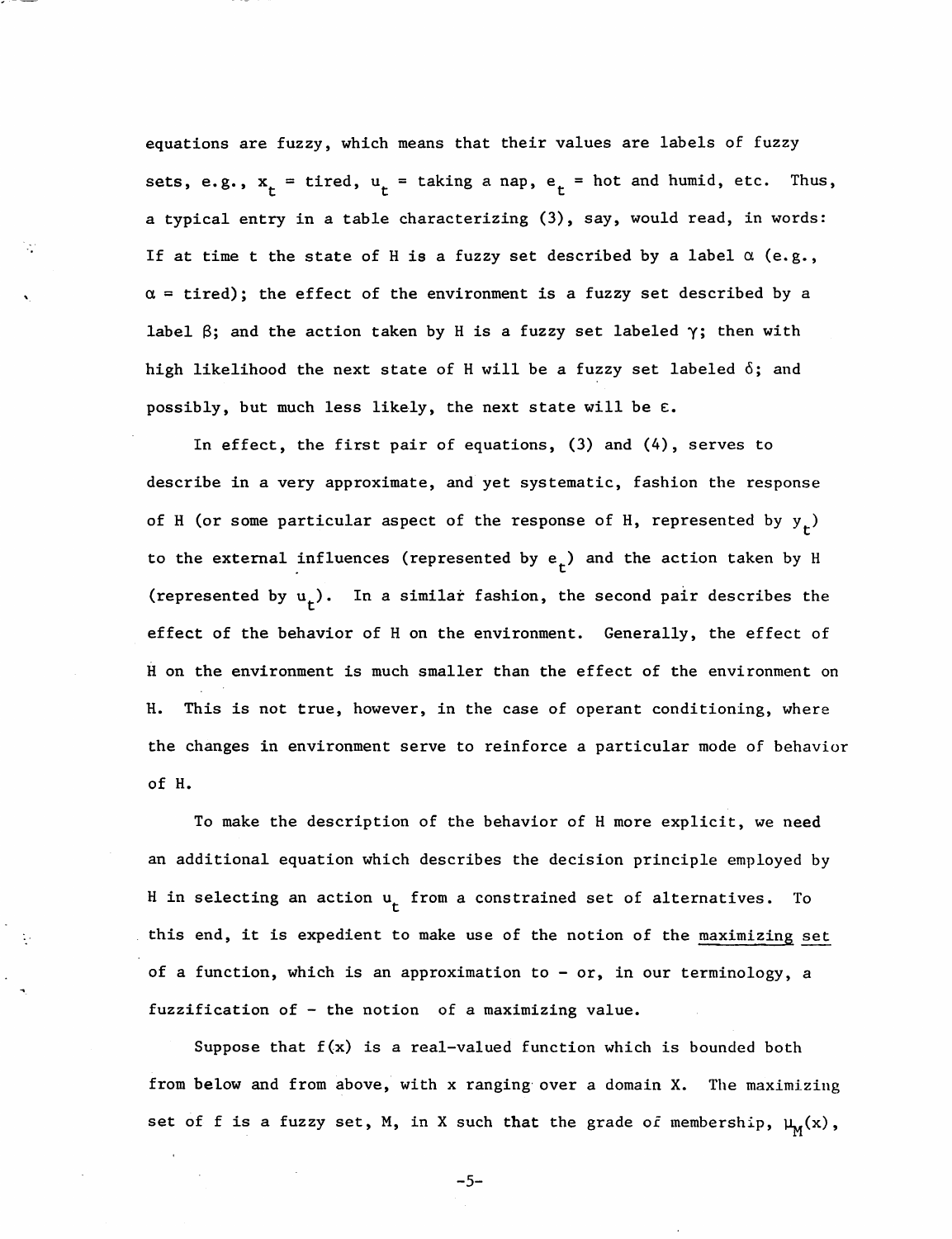of x in M represents the degree to which  $f(x)$  is close to the maximum value of f over X, that is, Sup f (Sup  $f =$  supremum of  $f(x)$  over X.) For example, if at  $x = x_1 \mu_M(x_1) = 0.8$ , then at  $x = x_1$  the value of  $f(x)$  is about 80% of its maximum value with respect to some reference point. In effect, then, the maximizing set of a function, f, serves to grade the points in the domain of f according to the degree to which f(x) approximates to Sup f.<sup>\*</sup>

Now let  $R_t(u_t)$  denote the estimated total reward associated with action  $u_t$  at time t, with the negative values of  $R_t$  representing loss, pain, discomfort, etc. Then we postulate that the decision principle employed by H is the following: For each t at which a decision has to be made, H chooses that  $u_t$  which is the maximizing set for the estimated reward. It is understood that, if the membership function of this set does not peak fairly sharply around some particular action, then H first narrows his choice to those actions which have a high grade of membership in  $u_t$  and

\*In more precise terms, the membership function of the maximizing set of a real-valued function  $f(x)$ ,  $x \in X$ , is defined by the following equations. (Inf  $f = \text{Infimum of } f(x)$  over X.)

 $\nu$ <sub>*M</sub>*(x) =  $\frac{f(x)}{Sup f}$  if Inf  $f \ge 0$ </sub>  $\mathbf{f}(\mathbf{v}) = \frac{\text{Sup } f + \text{Inf } f - f}{\text{sup } g}$  if Sup  $f \leq 0$  $\mu_M(x) =$  Inf f and  $\mu_M(x) = \frac{f - \text{Sup } f}{\text{Sup } f - \text{Inf } f}$  if Inf  $f \le 0$  and Sup  $f \ge 0$ .

If f is a fuzzy function, that is, if for each  $x \in X$ ,  $f(x)$  is a fuzzy set with membership function  $\mu_{\epsilon}(x,y)$ , then the maximizing set for f(x) is defined by the above equations with  $f(x)$  replaced by  $\sup_{y} \mu_{f}(x,y)$ .

Although the above definitions are precise in character, it should be understood that, in dealing with fuzzy variables, maximization and other operations performed on functions of such variables are highly approxi mate in nature.

\*\* It should be understood that expressing the total reward as a function of u<sub>r</sub> alone is intended merely to single out the dependence of R on u . In general,  $\mathtt{R}_{_{\mathrm{L}}}$  will depend, in addition, on the strategy used by H as well as on  $\mathbf{x}_{\scriptscriptstyle \perp}$ ,  $\mathbf{s}_{\scriptscriptstyle \perp}$ ,  $\mathbf{y}_{\scriptscriptstyle \perp}$ ,  $\mathbf{e}_{\scriptscriptstyle \perp}$  and possibly other variables.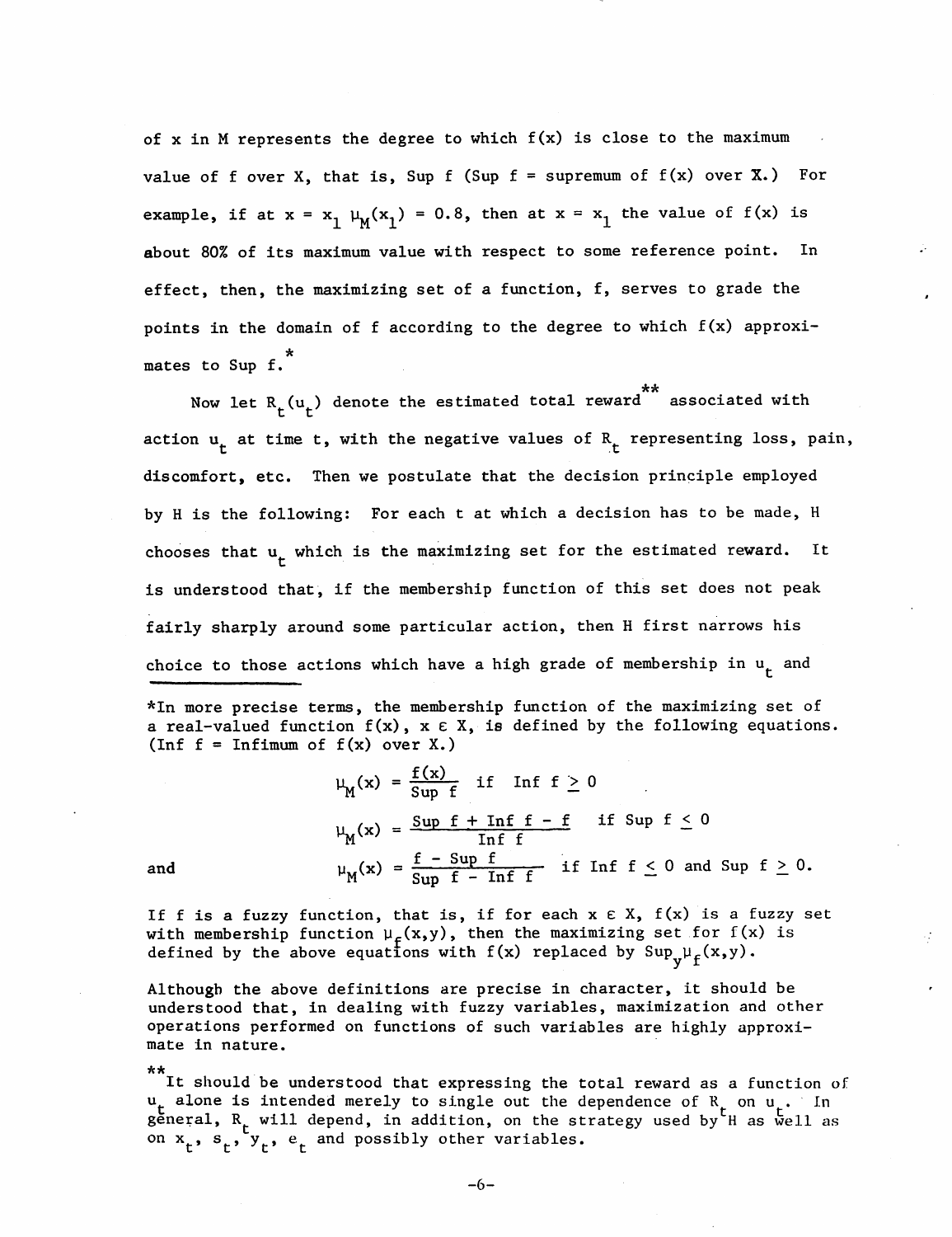then uses some random or arbitrary rule to select one among them.

To gain better insight into the operation of the decision principle, it is advantageous to decompose the estimated reward function into two components, one representing an immediate reward or gratification and the other - estimated future reward (or penalty, if the reward is negative). More specifically, we assume that  $R_+$  is a function of two arguments: immediate reward function  $IR_t(u_t)$  and estimated future reward function  $FR<sub>r</sub>(u<sub>r</sub>)$ . Thus, in symbols

(7)  $R_t(u_t) = G_t(IR_t(u_t),FR_t(u_t))$ 

where G<sub>r</sub> represents a function of IR<sub>r</sub> and FR<sub>r</sub>, playing a role analogous to that of an objective function in control theory. Note that implicit in  $FR<sub>r</sub>$  is a goal or subgoals in terms of which the consequences of choosing  $u_r$  may be estimated.

We are now in a position to make the decription of the behavior of H more explicit by adding to  $(3)$ ,  $(4)$ ,  $(5)$  and  $(6)$  the equation

(8)  $u_t =$  maximizing set for  $G_t (IR_t, FR_t)$ 

In words, this equation means that H chooses that action  $u_t$  which maximizes a specified combination of the immediate reward  $IR<sub>r</sub>$  and the estimated future reward  $FR_t$ , with  $IR_t$  and  $FR_t$  understood to be known functions of the actions. It should be remarked that the description of the behavior of H by  $(3)$ , $(4)$ , $(5)$ , $(6)$  and  $(8)$  is consistent with the point of view taken in Skinner's work.

If the variables appearing in equations  $(3)$ ,  $(4)$ ,  $(5)$ ,  $(6)$  and  $(8)$  were

 $-7-$ 

<sup>\*</sup>As in the case of  $R_{+}$ , it is tacitly understood that  $G_{+}$  may depend  $\mathbf{x}_{\scriptscriptstyle \perp},\mathbf{s}_{\scriptscriptstyle \perp},\mathbf{y}_{\scriptscriptstyle \perp},$  t and possibly other variables. on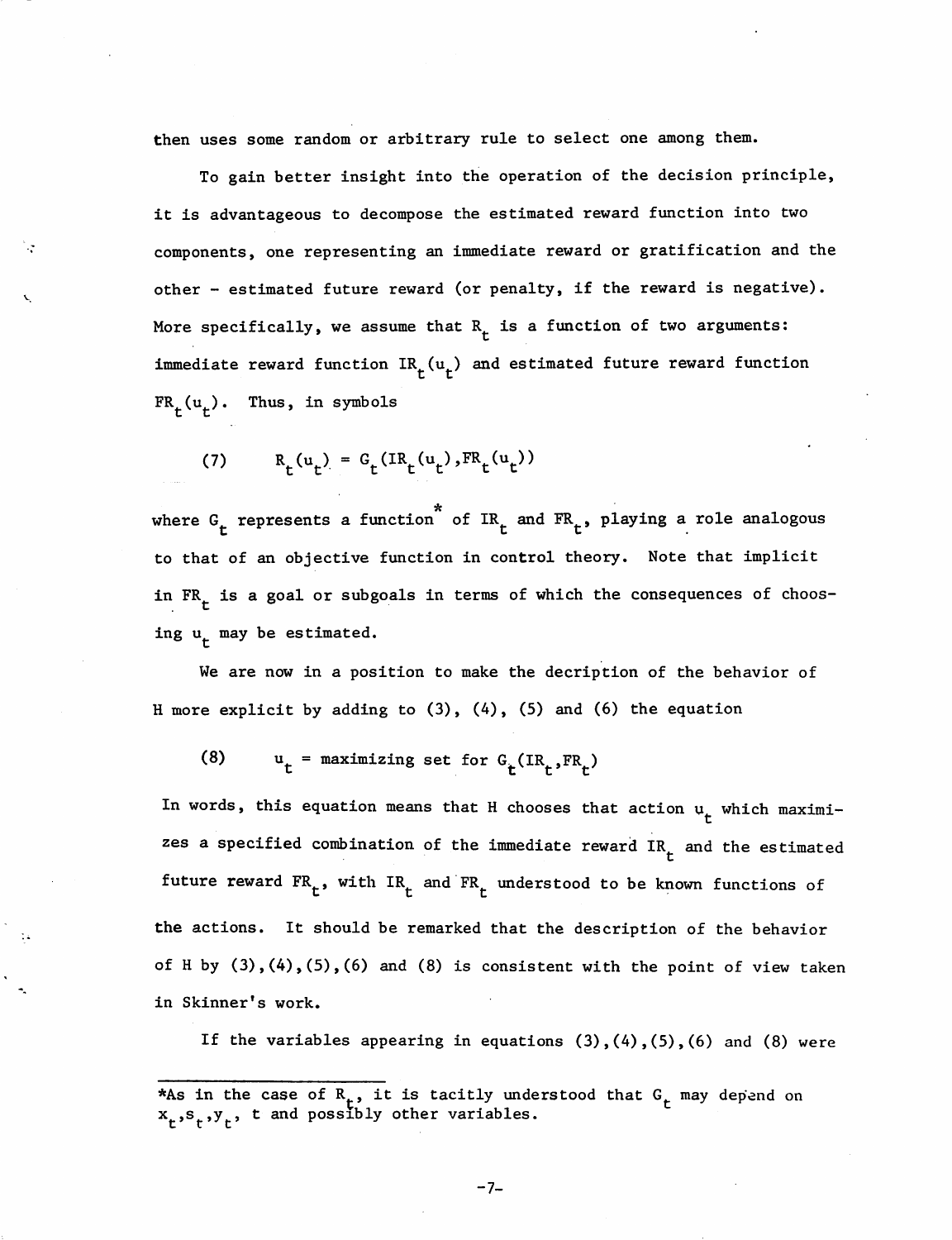assumed to be numerically-valued, the task of characterizing the func tions  $h_1,h_2,g_1,g_2,IR_t,FR_t$  and G would be impossibly complex. The crux of our idea is to regard the variables in question as fuzzy variables ranging over labels of appropriate fuzzy sets.<sup>\*</sup> Equations (3)-(8), then, would represent approximate (that is, fuzzy) relations between fuzzy variables. These relations could be characterized by (a) tables in which the entries are labels of fuzzy sets, or (b) algorithmically, that is, by a set of fuzzy rules (like a computer program with fuzzy instructions) for genera ting a fuzzy set from other fuzzy sets. In this way, the description of the relations between the variables characterizing human behavior could be greatly simplified - at the cost, of course, of a commensurate loss in precision. In this perspective, the approach sketched above may be viewed as a systematization of the conventional verbal characterizations of human behavior.

When human behavior is described by equations of the form  $(3)$ ,  $(4)$ ,  $(5)$ ,  $(6)$  and  $(8)$ , a modification in human behavior may be viewed as a change in the functions  $h_1^h,h_2^0, G_t^h,H_t^e$  and  $FR_t^h$ . Of these, the changes in  $G_sIR_t^h$  and  $FR<sub>r</sub>$  play a particularly important role because they influence in a direct way the choice of actions taken by H. Thus, in terms of these functions, Skinner's operant conditioning may be regarded as a form of modification of behavior resulting largely from a manipulation of  $IR<sub>r</sub>$  through its dependence on the environment.

To clarify the role played by  $FR_t$  in relation to  $IR_t$ , it will be

-8-

<sup>\*</sup>It is understood that the fuzzy sets in question would, in general, be defined in an approximate fashion by exemplification (i.e., ostensively). For example, the fuzzy set <u>very likely</u> would be defined by a collection of examples of probability values together with their grades of membership,<br>e.g.,  $\{(1,1.0), (0.9,0.9), (0.8,0.7), (0.7,0.4), (0.6.0.1)\},$  in which the first element is a probability value and the second element is its grade of membership in the fuzzy set very likely.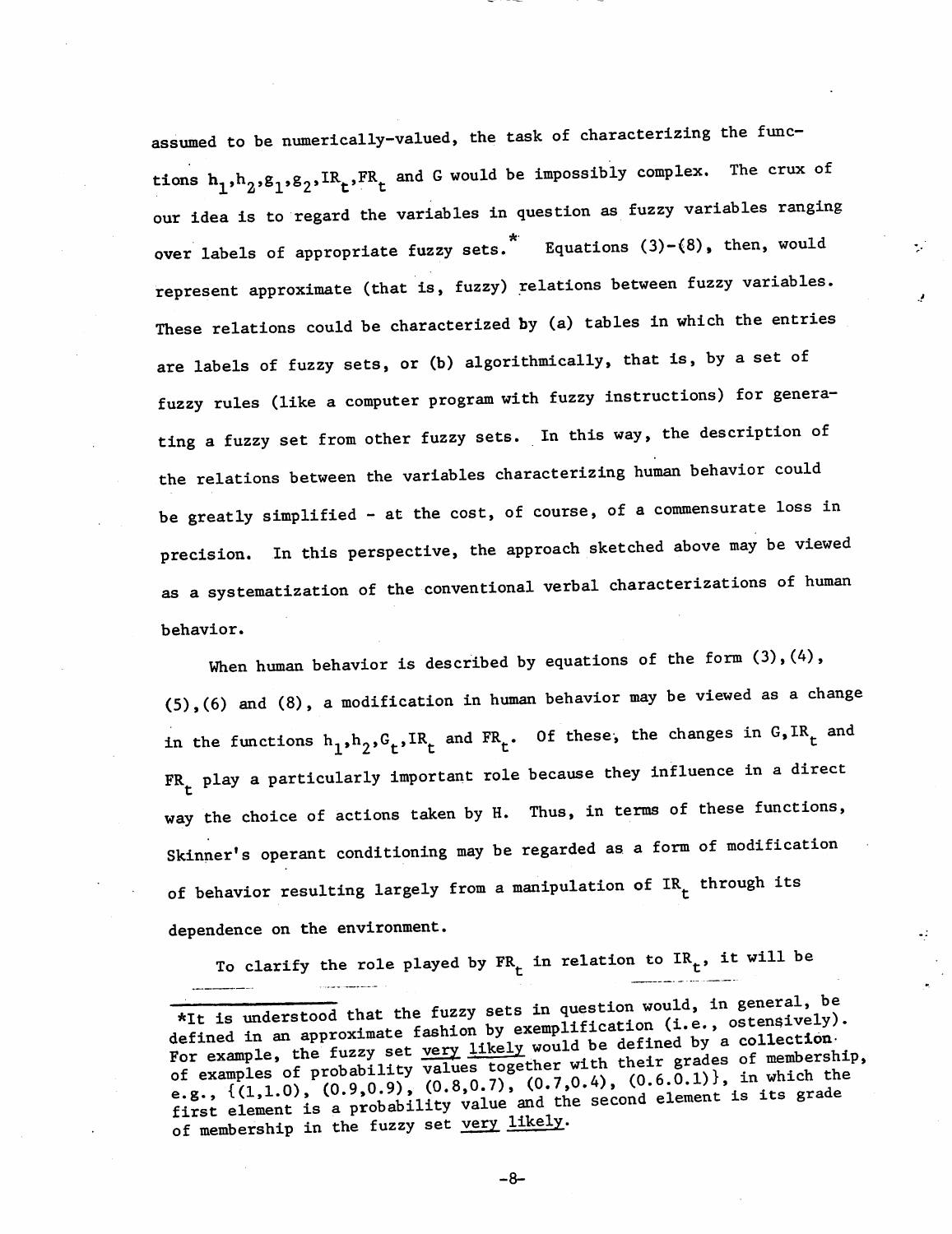convenient to make a very rough approximation to  $G_t$  by a numericallyvalued convex linear combination

$$
(9) \qquad R_t = \alpha \, IR_t + (1-\alpha)FR_t
$$

in which  $\alpha$  is a weighting coefficient,  $0 \leq \alpha \leq 1$ . Thus, (9) signifies that the reward at time t is a weighted linear combination of the imme diate reward and the estimated future reward at time t, with the latter multiplied by the factor  $\rho = (1-\alpha)/\alpha$  in relation to the former.

Though not a constant, the  $\frac{anticipation}{} coefficient$   $\rho$  constitutes an important personality parameter of an individual. In this connection, it should be noted that, in a given individual,  $\rho$  will be small when the uncertainty in the estimate  $FR<sub>t</sub>$  is large. To put it another way, the influence of the immediate reward tends to be predominant when there is con siderable uncertainty about the future consequences of an action.

As an individual matures and learns from his own experience as well as that of others, his knowledge of the  $IR_t$  and  $FR_t$  functions improves and his anticipation coefficient tends to increase, that is, he tends to become more far-sighted. Nevertheless, it is probably true that, judged over a long period of time, the  $\rho$  of most individuals is not as large as it should be for their own good as well as the good of others. The acceptance of this premise naturally raises the troublesome question: To what extent should society attempt to coerce its members to increase their anticipa tion coefficient if they are unwilling to do so on their own volition? Obviously, it is this question that is at the heart of problems relating to smoking, drinking, drug-taking, etc.

It is important to observe that the effect of increasing  $\rho$  (for negative FR<sub>t</sub>) can also be achieved, for fixed  $\rho$ , by decreasing IR<sub>t</sub>.

-9-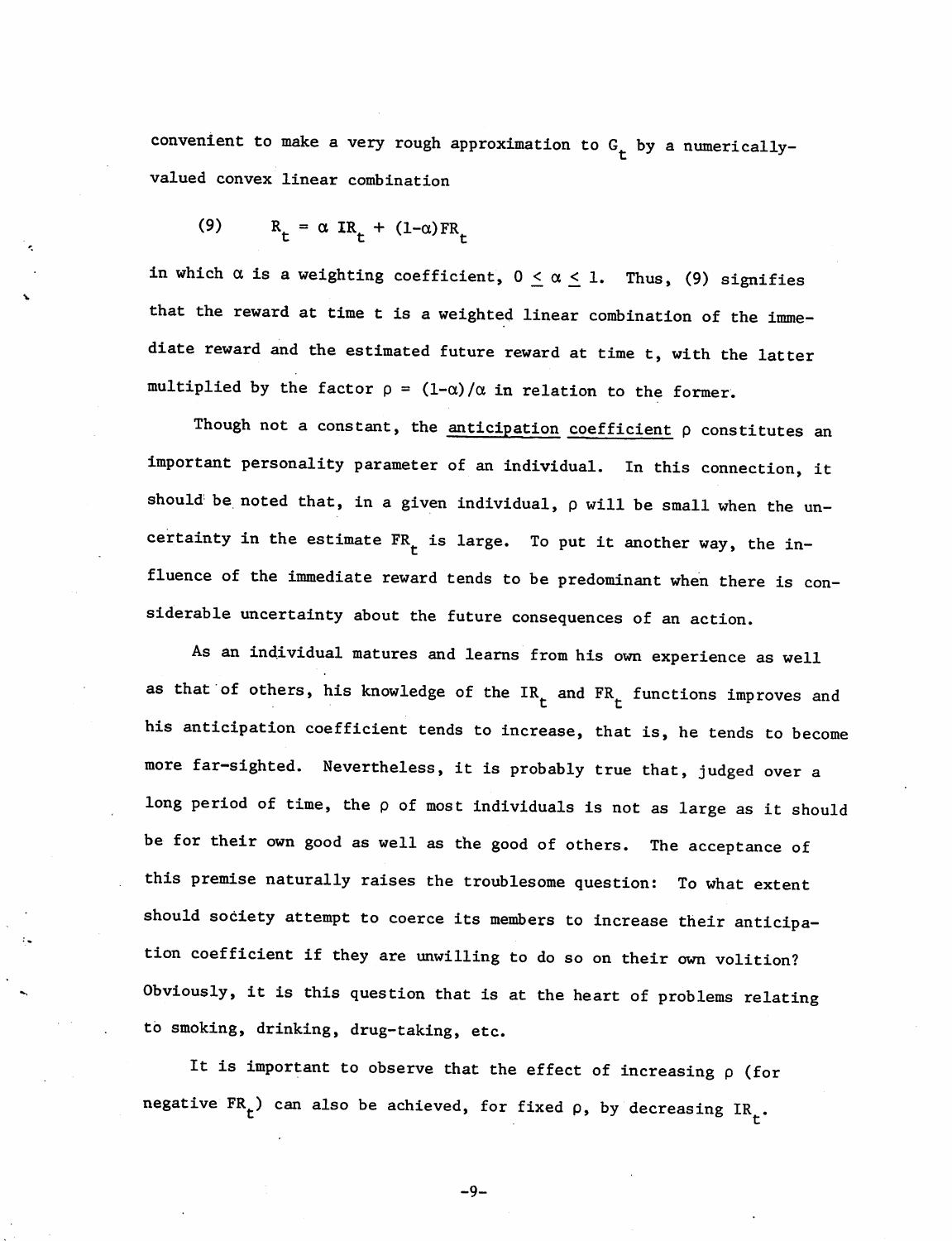In other words, if an individual tends not to give sufficient weight to long-term harmful consequences of an action which gives him immediate pleasure, then one way of inducing him to modify his behavior is to make IR<sub>+</sub> sufficiently negative by adding to it an immediate penalty. For example, one possible way of controlling affinity for excessive drinking might be to implant an electronic monitor in a person who is in need of external reinforcement of his will power. Such a monitor could be pro grammed to produce an acute sensation of pain or some other form of dis comfort when the level of alcohol in blood reaches a predetermined thresh old. In this way, the immediate pleasure derived from having one or more drinks would be offset by the nearly simultaneous feeling of pain, with the net immediate reward becoming negative when the amount of alcohol con sumed exceeds a set limit.

Behavior-modifying monitors of this type are within the reach of modern electronic technology. Clearly, the potential for abuse of such devices is rather high, for through remote signalling they could be used by a totalitarian government as a highly effective means of punishment and control.

The temporal decomposition of the reward function into two components, one representing the immediate reward and the other - estimated future re ward, serves to exhibit an important facet of the decision-making process, namely, the way in which an individual, H, balances short-term gains against long-term losses. In a similar way, we can perform what might be referred to as a relational decomposition of the reward function into components which represent the rewards to other members of a group of in dividuals who interact with H. Specifically, suppose that we have a group of N individuals  $H^1, \ldots, H^N$ , with the reward function and action associated

 $-10-$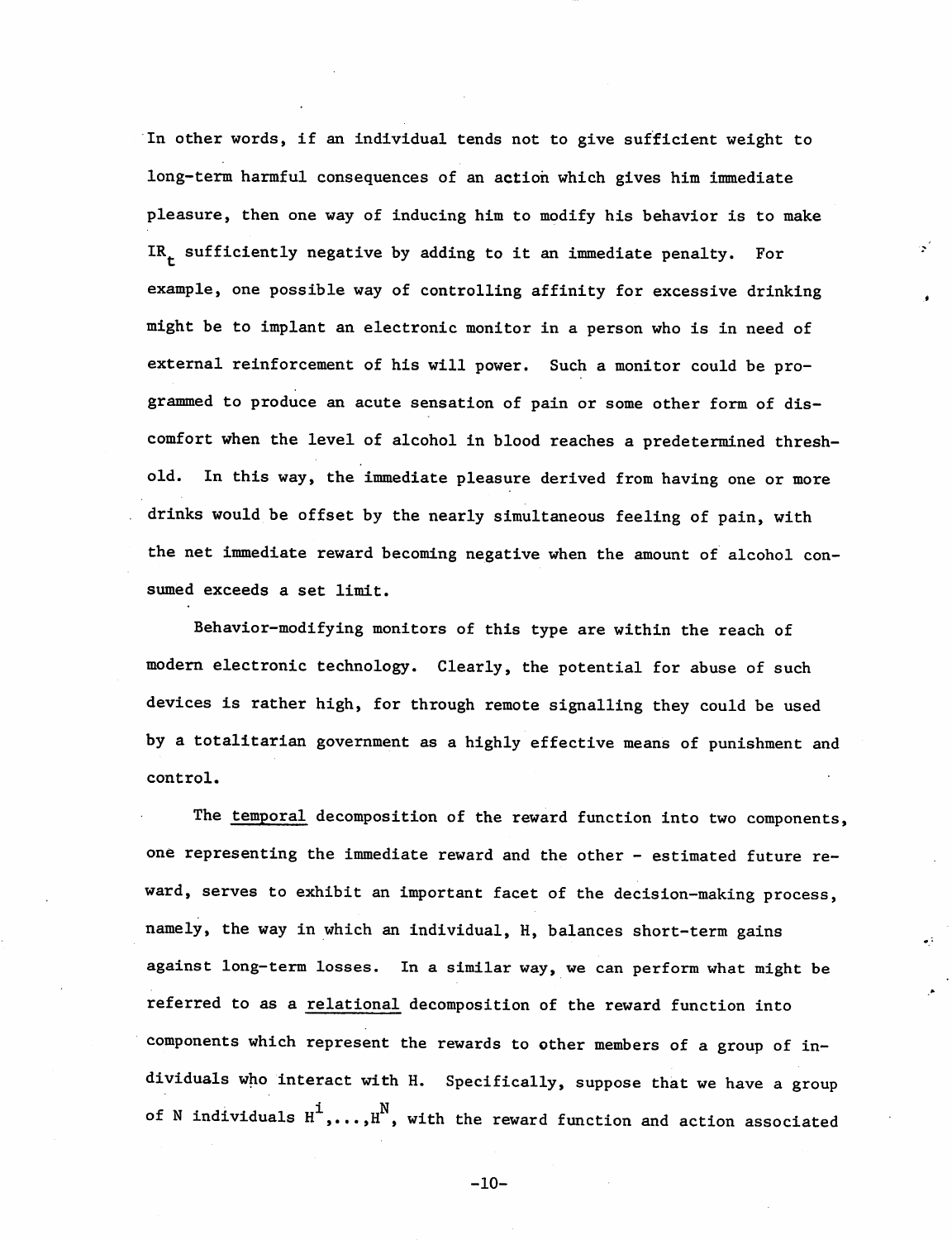with  $H^{\mathbf{i}}$  denoted by  $R^{\mathbf{i}}_t(u_t^{\mathbf{i}})$  and  $u_t^{\mathbf{i}}$  , respectively.

As a very rough approximation, we assume that  $R_t^i(u_t^i)$  admits of the following decomposition

(10) 
$$
R_t^1(u_t^1) = w_{11} R_t^{11}(u_t^1) + w_{12} R_t^{12}(u_t^1) + \dots + w_{1N} R_t^{1N}(u_t^1)
$$

where

 $R^{i,j}_{r}(u^{i}_{r})$  = reward accruing to  $H^{j}$  at time t as a result of action  $u_t^1$  taken by  $H^1$ 

w.. = weight attached by  $H^1$  to the reward accruing to  $H^J$  as ij a result of action  $u_t^i$ , with  $w_{i1}^i + w_{i2}^i + \ldots + w_{iN}^i = 1$ ,  $0 \leq w_{i,j} \leq 1$ 

and

 $R_t^{i_1}(u_t^i) = self-reward$ = reward accruing to  $H^1$  at time t as a result of the action  $u_t^i$  taken by  $H^i$ .

The basic assumption underlying (10) is that the behavior of  $H^{\mathbf{i}}$  is governed not only by the self-reward function  $R^{11}_t$ , but also by a weighted combination of the rewards accruing to other members of the group as a result of the action taken by  $H^1$  . More precisely, this implies that when  $H^1$  is faced with a decision, he chooses that  $u_t^1$  which maximizes  $R_t^1$  , as expressed by (10), rather than that  $u_t^i$  which maximizes  $R_t^{i,i}$  .

As in the case of the anticipation coefficient  $\rho$ , the relational coefficients  $w_1, \ldots, w_N$  constitute important parameters of an individual's behavior and personality. In what way does an individual weigh the reward to himself in relation to the rewards to his family, close relatives,

 $^*$ As in the case of (7), implicit in  $R^1_{r}(u_r^1)$  is the possibility that  $R^1_{r}$  may depend on other variables and actions in additon to  $u_t^1$ .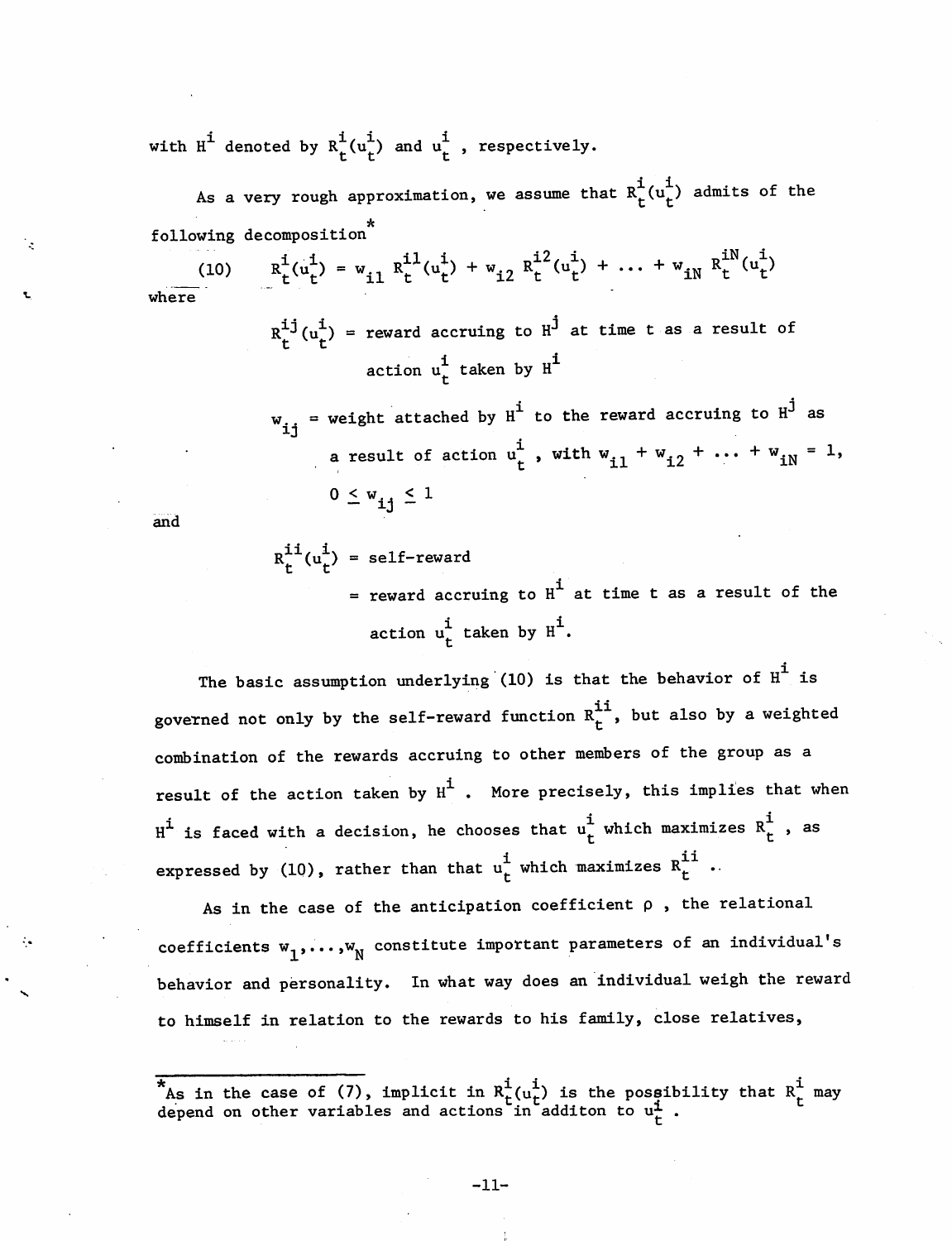friends, enemies, co-workers, members of the same religion, residents of his community, fellow countrymen etc? Clearly, the answer to this question would he very different for a typical member of a primitive society than for a person of high level of culture and enlightenment. Indeed, the evolution of a society is directly related to the changes in the relational coefficients of its members, with an individual learning from his own expe rience as well as that of others, that it is in his long-term self-interest to assign greater weight to the interests of not only those who are close to him, but also those who are remote.

್

In essence, then, once the reward functions  $IR_t$ ,  $FR_t$  and  $R_t^{ij}$  have been identified, the behavior modification would involve, in the main, changes in the anticipation coefficient  $\rho$  and the relational coefficients w. In the past, changes in  $\rho$  and w were induced primarily by experience, education, religious training, political indoctrination and other en vironmental influences. As implied by Skinner, the time is coming, if if has not come already, when the society will have much more effective means at its disposal for manipulating the  $\rho$  and w of its members, perhaps electronically or through systematic psychological conditioning on a mass scale.

To give a simple example of electronic manipulation in a small group, consider a group comprising just two members:  $H^1$  = husband and  $H^2$  = wife. Suppose that each has a device with a push-button such that when the button is pressed, the other party experiences acute pain or discomfort induced by a probe implanted in or attached to the body. Thus, if  $H^1$  , say, takes an action which makes  $H^2$  unhappy, then  $H^2$  can retaliate by pressing her button, and vice-versa. To limit the extent of retaliation, both  $H^1$  and

-12-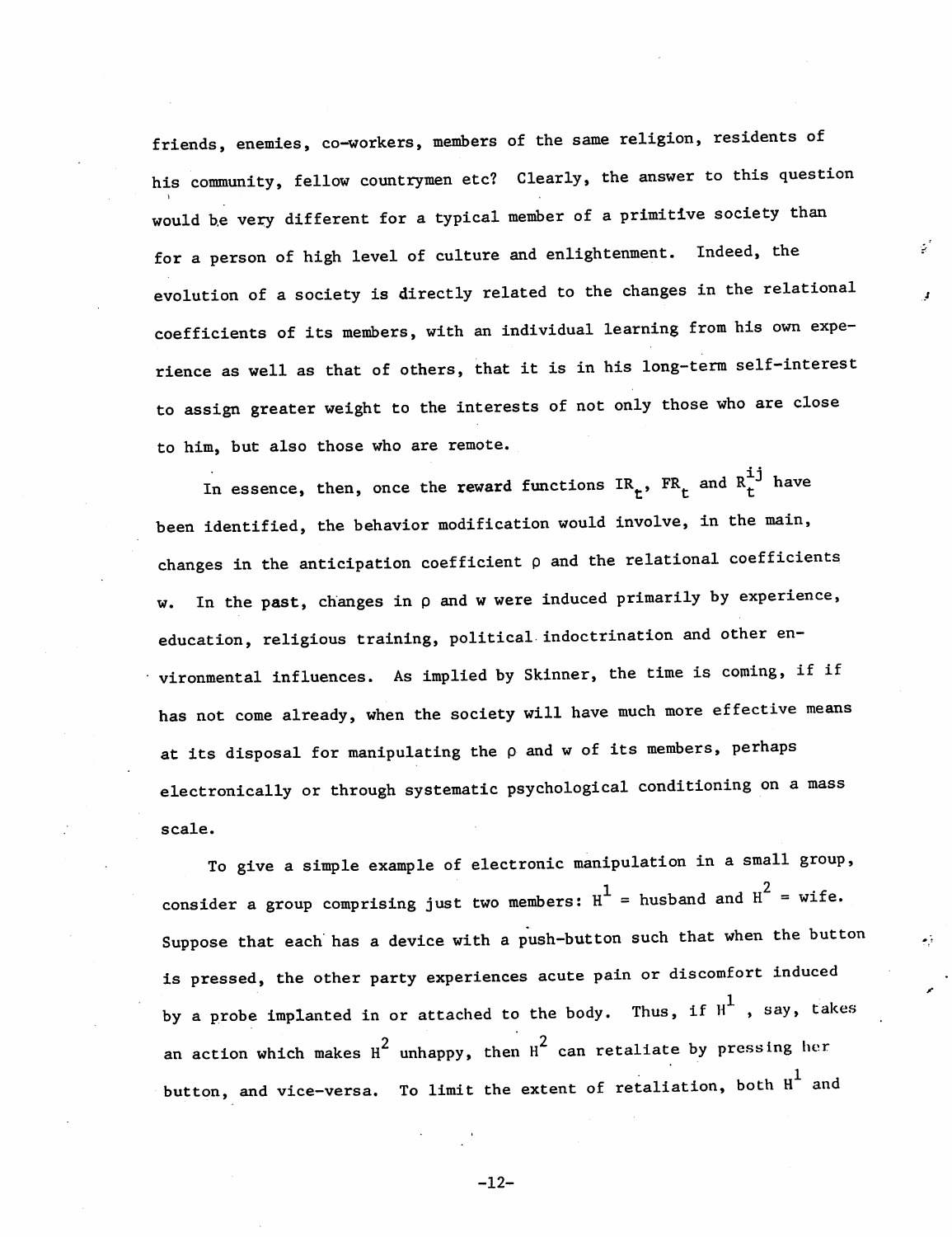$\text{H}^2$  have a quota which varies from day to day in a random fashion and is  $H^2$  have a quota which varies from day to day in a random fashion and is<br>not made known to  $H^1$  or  $H^2$  . This rule is intended to induce  $H^1$  and  $H^2$ to use their push-buttons rather sparingly.

The point of this example is that the availability of means of retaliation is likely to have the effect of increasing the values of rela tional coefficients  $w_{12}$  and  $w_{21}$  in the reward equations

(9)  $R_f^1(u_f^1) = w_{11} R_f^{11}(u_f^1) + w_{12} R_f^{12}(u_f^1)$ (10)  $R_r^2(u_r^2) = w_{21} R_r^{21}(u_r^2) + w_{22} R_r^{22}(u_r^2)$ 

which govern the behavior of  $H^1$  and  $H^2$ . However, excessive retaliatory capability or its misuse may, of course, result in a rupture of the relationship between  $H^{\perp}$  and  $H^{\perp}$ 

The use of electronic rather than some other means of retaliation in the above example is intended merely to make retaliation more convenient to apply and hence more effective as a modifier of behavior. The basic point, however, is that whether in small groups or large, the threat of retaliation plays an essential role in tending to increase the values of those relational coefficients which would be small in the absence of re taliatory capability. This is particularly true of the modern technologi cally-based society, in which the degree of communication and interdepen dence between distant individuals and groups is far greater than it was in the past.

In the case of inanimate systems, it is an experimentally observed fact that as the degree of interaction (feedback) between the constituents of a system increases, the system eventually becomes unstable. The same phenomenon may well be at the root of the many crises confronting modern

 $-13-$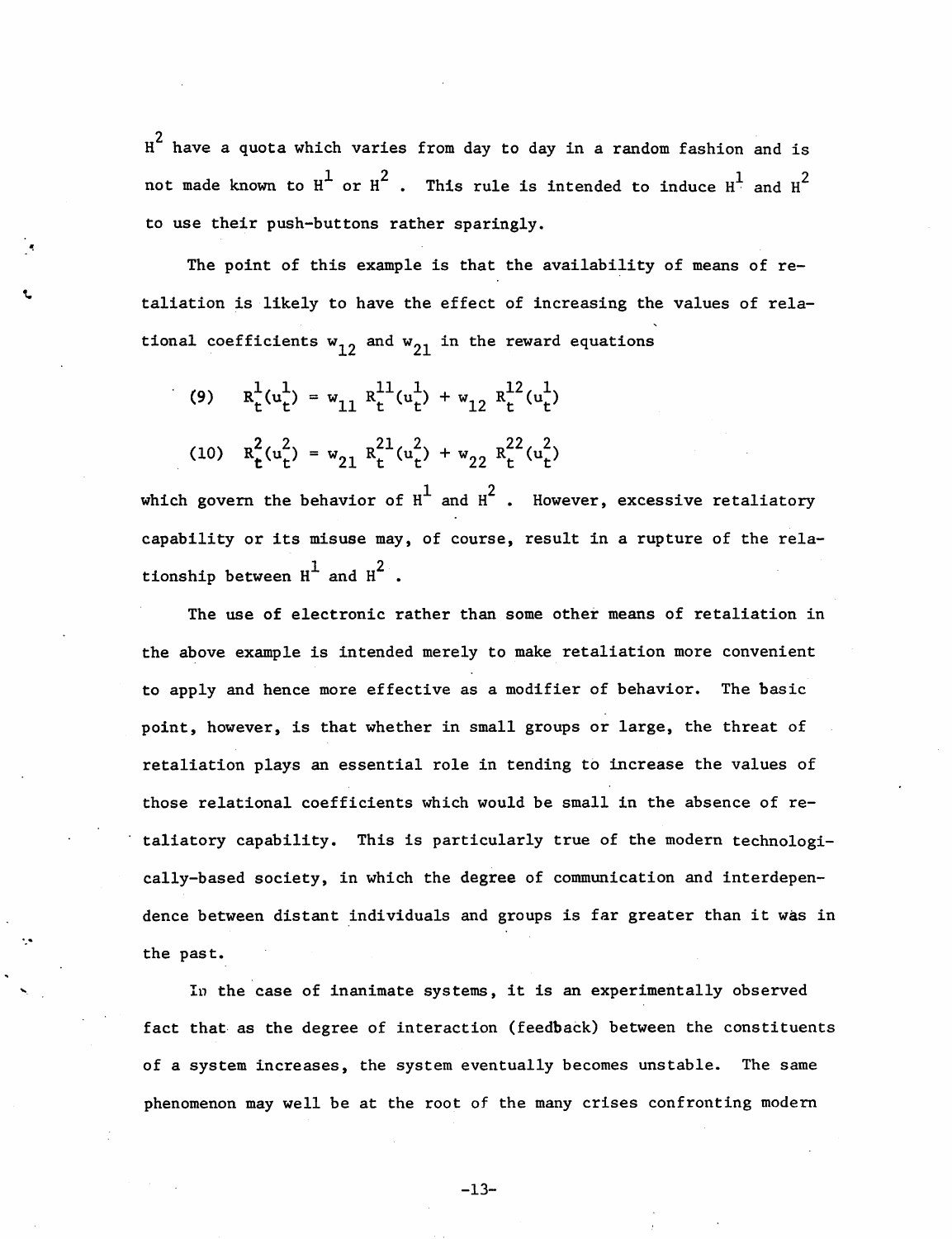society, particularly in race relations, pollution, mass transit, health care, power distribution, monetary systems, employment and education. These crises seem to grow in number and intensity as the technology - in the form of TV, radio, telephone, communication satellites, computers, data banks, jumbo jets and the automobile - rapidly increases the degree of interaction between individuals, groups, organizations, societies and countries. The "culprit" may well be the very basic and universal human desire for freedom, which makes it distasteful for most of us to accept the degree of control and discipline which is needed to maintain societal and interpersonal equilibrium in the face of rapid growth in the degree of interdependence brought about by technological progress. Thus, we are witnessing what may be called the crisis of undercoordination - a crisis which, in the main, is a manifestation of insufficient planning and control in relation to the extent of interaction between the constituents of our society.

Þ.

Thus, we may be faced with the necessity to curtail our freedoms perhaps rather extensively - in order to achieve survival in a technolo gically-based, highly interdependent world of tomorrow. Perhaps this is the crux of Skinner's thesis in "Beyond Freedom and Dignity."

In conclusion, it is quite possible that deliberate, systematic, mass-scale behavior modification employing Skinnerian techniques of operant conditioning, electronic monitors, computers, brain-function altering devices and other paraphernalia of modern technology may become a reality in the not-distant future. I, for one, do not look forward to that day.

-14-